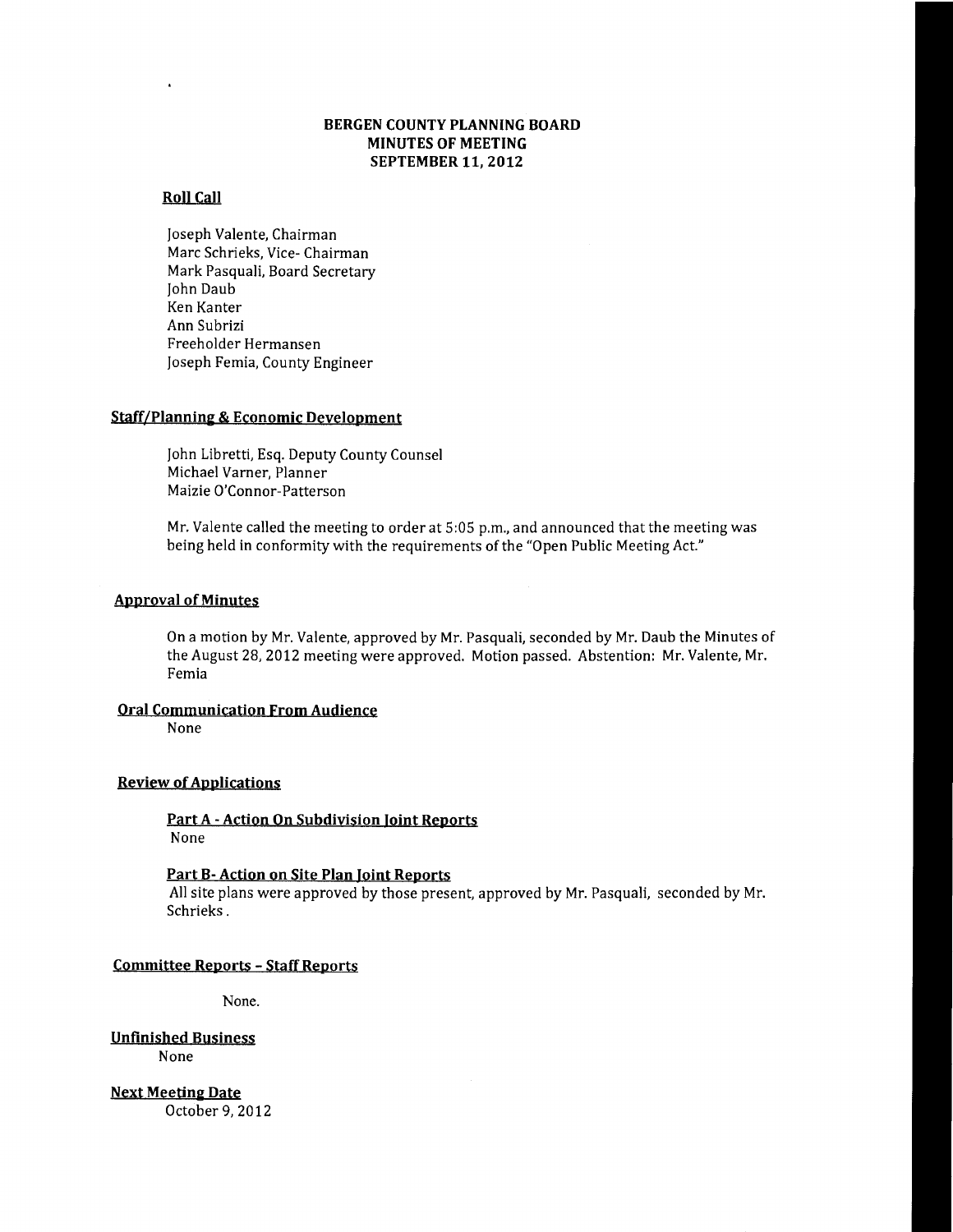# **Adjournment**

Being no further business before the Board, the meeting was adjourned at 5:10 p.m.

For further verbatim details as to the above meeting, kindly consult the tapes.

Respectfully submitted, Maizie O'Connor-Patterson, Board Recording Secretary